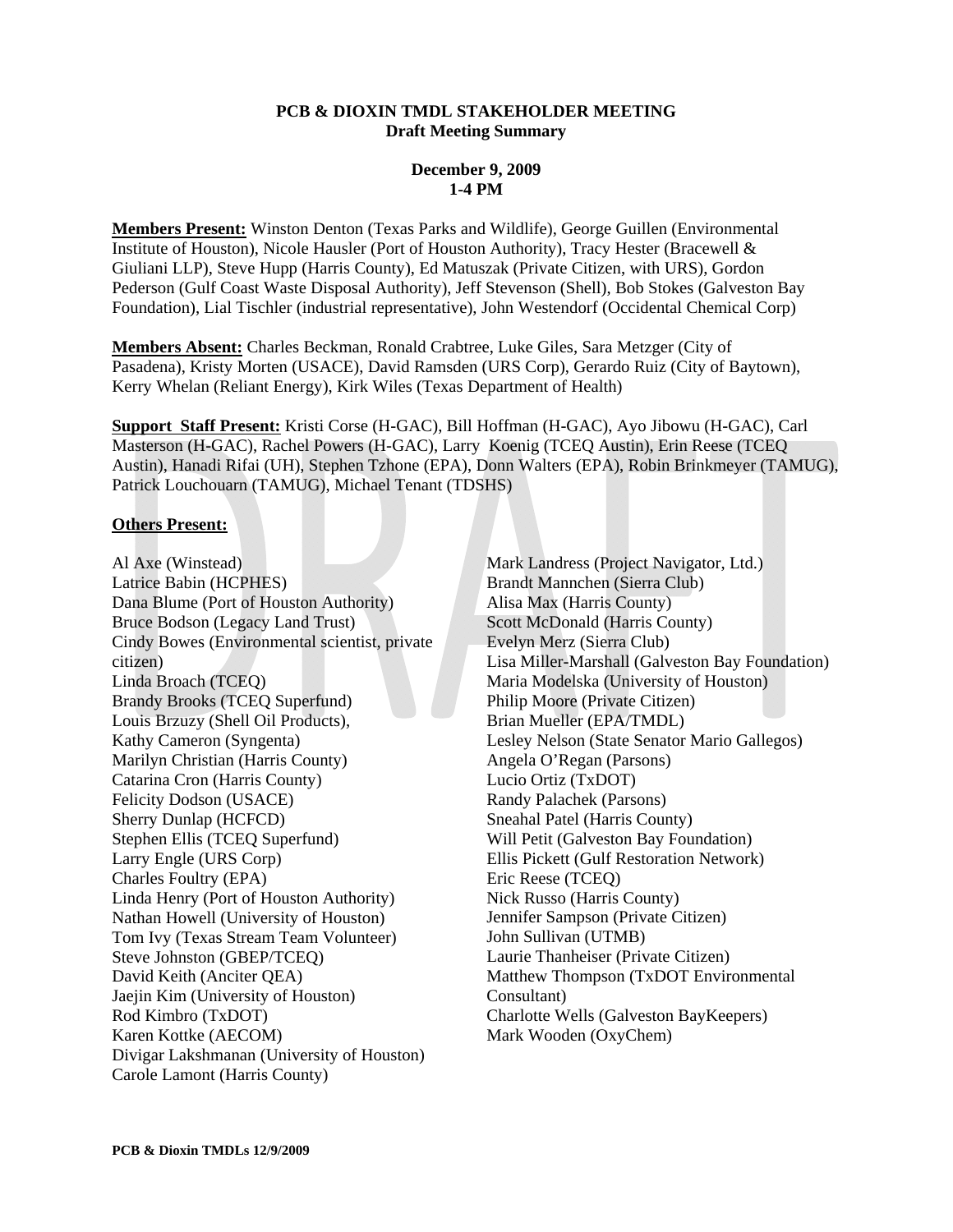# **Welcome & Introductions**

Rachel Powers called the meeting to order at approximately 1:45 PM, following extensive technical challenges. She thanked everyone for coming. She introduced the presenters. Self- introductions of stakeholders followed.

## **Review Agenda and Approve Meeting Notes**

Rachel reviewed the agenda and the group approved the meeting notes from July 2009.

## **Update on the Draft HSC Dioxin TMDL, Larry Koenig, TCEQ**

Larry Koenig explained that the Dioxin TMDL is still undergoing internal review at TCEQ. He did not predict when that review might be complete. Once the review is complete, the TMDL report will go through public comment.

Q: Is the Chief Engineer's Office involved in the internal review, or is it solely the Office of Water? A: Formally, only at the Division Director level—based on the new organizational structure that was released nine days ago.

## **PCB TMDL Project--Project Updates, Hanadi Rifai, University Of Houston**

Hanadi Rifai provided an update on the sampling in the PCB TMDL project. The study area stretches from the Houston Ship Channel turning basin to Upper Galveston Bay. Three sampling efforts have occurred so far, in 2002-2003, in 2008, and in 2009. Samples collected in 2009 include:

- 50 water samples
- 35 sediment samples
- 30 catfish samples
- 16 sea trout/croaker samples

Hanadi displayed maps showing PCB levels found at each sampling site for the various sample types. She highlighted information about section 1006, which is the industrialized portion of the ship channel. A high volume sampling method was used for 2009 samples, the same method used during the two previous sampling efforts. At some locations all four sample types were collected, while at others some combination of the various types was collected. The results she presented summarized information for 43 congeners, although data is available for individual congeners. Results from sampling efforts indicate:

- By and large, concentrations in water are about ten times the level they should be, except in Patrick Bayou, where concentrations are about 100 times higher than the level they should be (0.855 nanograms/Liter). Concentrations in sediment, for which there are no standards, are not inconsistent with concentrations in water. Concentrations in fish tissue are also not inconsistent with other sampling results, with highest levels near Patrick Bayou and where the Ship Channel meets the San Jacinto River.
- HSC data showed dissolved PCB concentrations to be higher than their suspended counterparts which is generally NOT the case in other water bodies and in the case of dioxin for this water body.
- PCB concentrations are generally lower in storm water, except for in the highly contaminated locations. In general, concentrations in storm water were about five times the standard.
- After Hurricane Ike, PCB levels, previously thought to be stabilizing or declining, increased, particularly those near Patrick's Bayou and Galveston Bay. Hanadi pointed out that the group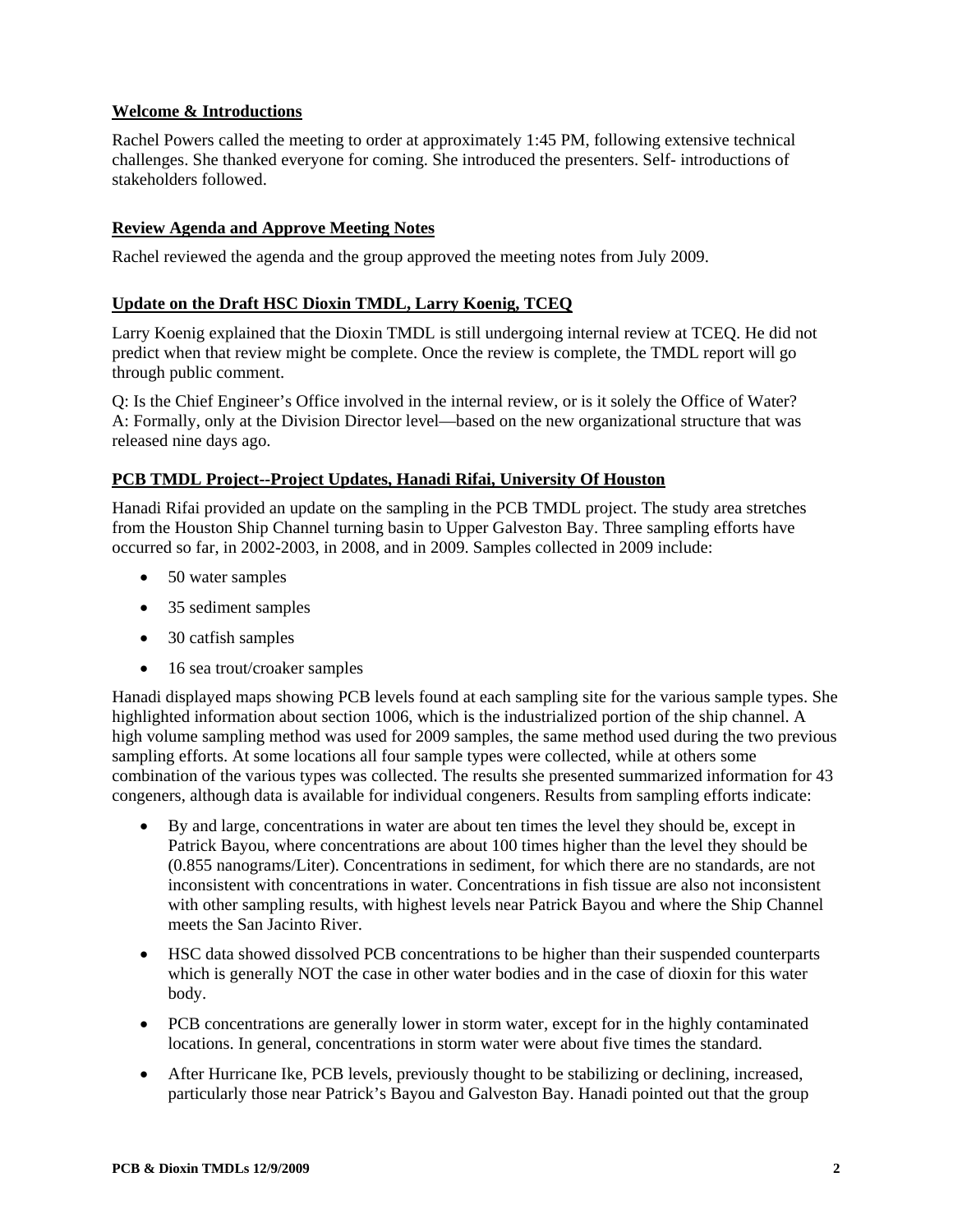might end up considering whether how the 2009 post-Ike data should incorporated into the TMDL.

• Some samples collected from industry effluents contained PCBs on the order of five to ten times the standard, although many plants were compliant. Additional sampling of industry effluent will be conducted.

#### **Pending Galveston Bay System Survey for Dioxin and PCBs, University of Houston**

New, strategically placed sampling sites are being chosen based on six criteria. The six criteria are reference conditions from previous sampling, potential sources, spatial distribution, physiography and hydrography, add-on opportunities, and secondary consideration. A map showing potential sites for future sampling efforts was shown. Researchers hope to expand the sampling to include additional species to more clearly define the extent of the health risk. All present were asked to submit suggested sampling locations to Rachel, Hanadi, or Larry.

#### **Questions about HSC and Bay System studies**

Q: Were all catfish sampled of the same species?

A: No. Samples came from whichever species (hardhead or blue) happened to be present at the time of sampling.

Q: Were differences found in PCB levels between fish species?

A: This could not be determined with the small number of samples collected of the various species.

Q: Is the purpose of the sampling to quantify health risk, or to determine how the pollutants are distributed and/or moving through the system? Or through trophic levels? A: Geographic movement.

Q: Has there been an attempt to classify PCBs to the arochlor level?

A: This was done at the beginning, but was found to be ineffective.

Q: Is surface sediment being sampled?

A: Yes, but it is a composite sample.

Q: Are the sources of PCBs known?

A: Some possibilities have been mapped, but these are under evaluation.

Q: Will the old sampling locations continue to be sampled?

A: Ideally, one would want to continue monitoring existing sampling locations. The EPA previously indicated it did not want to continue monitoring existing locations, but this may have changed as a result of Hurricane Ike.

## **Sampling Results at the Waste Pit Site, Patrick Louchouarn, TAMU—Galveston**

Patrick Louchouarn provided an update on analyses that have occurred at the San Jacinto Waste Pits. A vertical core sample, one meter in depth, was collected prior to Hurricane Ike in the waste pits. A graph of the results was shown. Results indicate:

- Dioxin concentrations increase with depth in the waste pit site.
- Not only are total concentrations high, the samples are dominated by the most toxic congeners.
- There seems to be little sediment remobilization of dioxin downstream.
- The distribution of congeners in the waste pit sites match the signature of dioxins created in pulp and paper mill waste.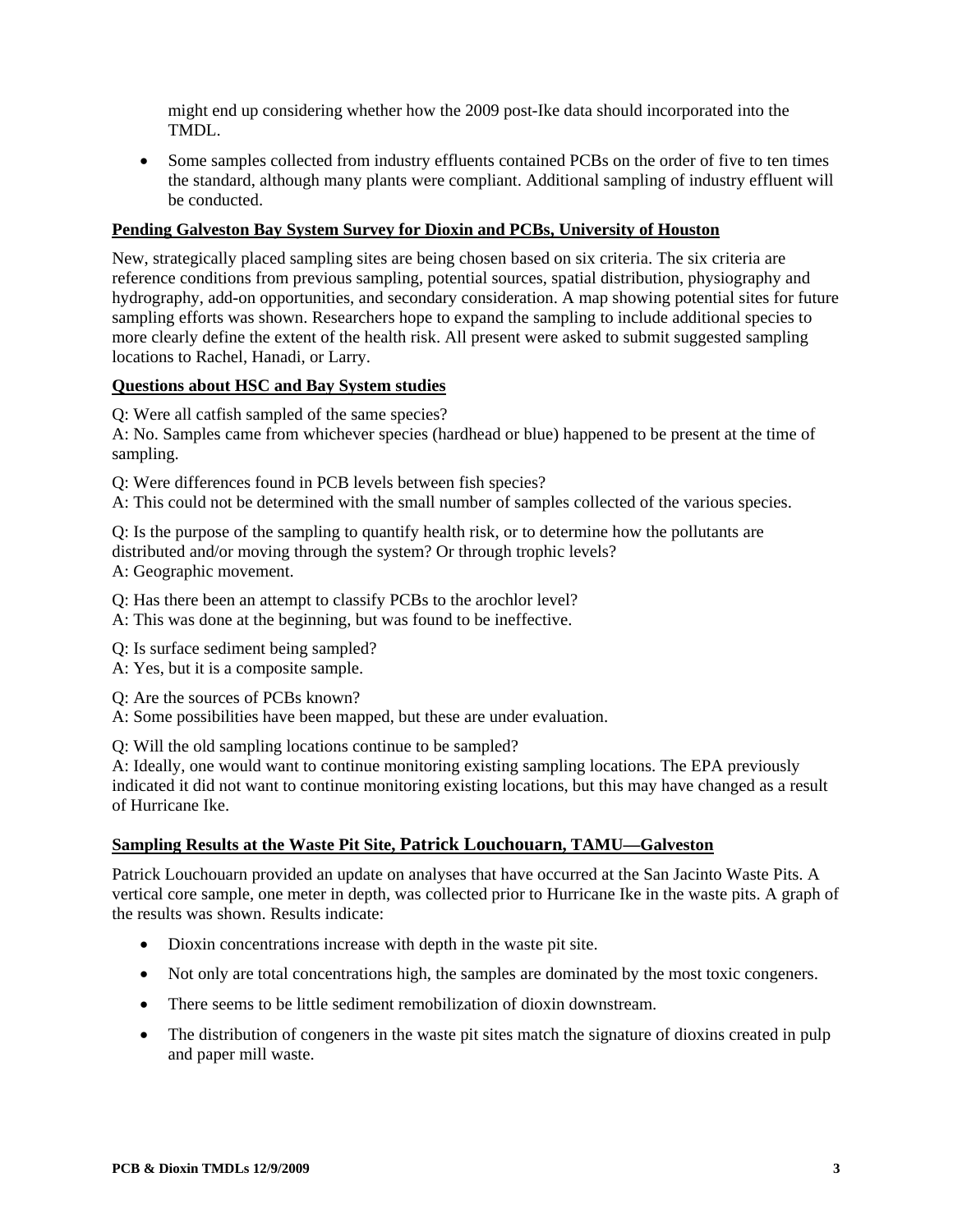Those involved in the research have been looking for signatures in the tetra congeners to determine the source. Tetra congeners specific to pulp and paper mills are the most toxic. Other industries are dominated by other less toxic congeners.

Q: Do you sample deeper than one meter?

A: The deepest horizon sampled is from around 1960 when the waste pit was created. It is thought dioxin concentrations will decrease after one meter.

Q: What is the focus of the project?

A: The initial intention was to measure the fraction of black carbon. Black carbon is a constituent that is created from incomplete combustion of fuels. Black carbon in sediments with contaminants can absorb the contaminants. Activated carbon is a type of black carbon. The project has since become a project on environmental fingerprinting as well.

Q: Were these samples taken before or after Hurricane Ike? A: Before.

# **Update on San Jacinto River Waste Pits Superfund Site, Stephen Tzhone, EPA**

Stephen thanked the group for inviting the EPA to speak to the stakeholder group. He introduced members of the EPA team: Dr. Turner, who will be conducting risk analyses; Phillip Alan, who will work on removal strategies; Donn Walters, community relations; and Brian Mueller, part of the EPA's TMDL team.

Stephen began by displaying a site map of the San Jacinto River Waste Pits. EPA is working with participating agencies: natural resource trustees who have specific responsibilities and coordination partners with whom EPA shares information.

# *Enforcement Process*

Stephen reviewed the enforcement process. On July 17, 2009, Special Notice Letters were sent to two potentially responsible parties (PRPs), International Paper Company and McGinnes Industrial Maintenance Corporation, notifying them a remedial study must be conducted. On November 20, 2009, the EPA issued Unilateral Administrative Orders to the PRPs. The PRPs have since agreed to act. The PRPs will begin the RIFS. EPA's Time Critical Removal Action (as opposed to a non-time critical or emergency removal) proposal is being considered by the PRPs, as well. In order to stabilize the site and prevent ongoing releases temporarily, contaminated sediment will be removed from hotspots and the shoreline will be stabilized.

Q: Will the removal start within six months?

A: Removal must start within six months of a legal instrument in place. This instrument is not yet in place. A statement of work must be complete by January 29, 1010. Temporary measures, such as silt fences, might be put in place.

Q: Will removal and remediation proceed while sampling is still being conducted? A: Yes.

Q: Do the enforcement agencies have a plan to reduce the exposures to people fishing and wading in the area?

A: In the past, warning signs posted have been stolen or ignored. A group is forming to put together a focused message to inform the public. The first meeting of this group will be held next week. Comment: Harris County is working to replace and improve signs.

Comment: Those fishing at the site are likely not local. It will be difficult to get the message out to them.

## *Remedial Investigation/Feasibility Study*

The next step is to conduct the Remedial Investigation/Feasibility Study (RI/FS). This consists of a sampling plan, a conceptual site model, and a geodatabase. The sampling plan determines the nature and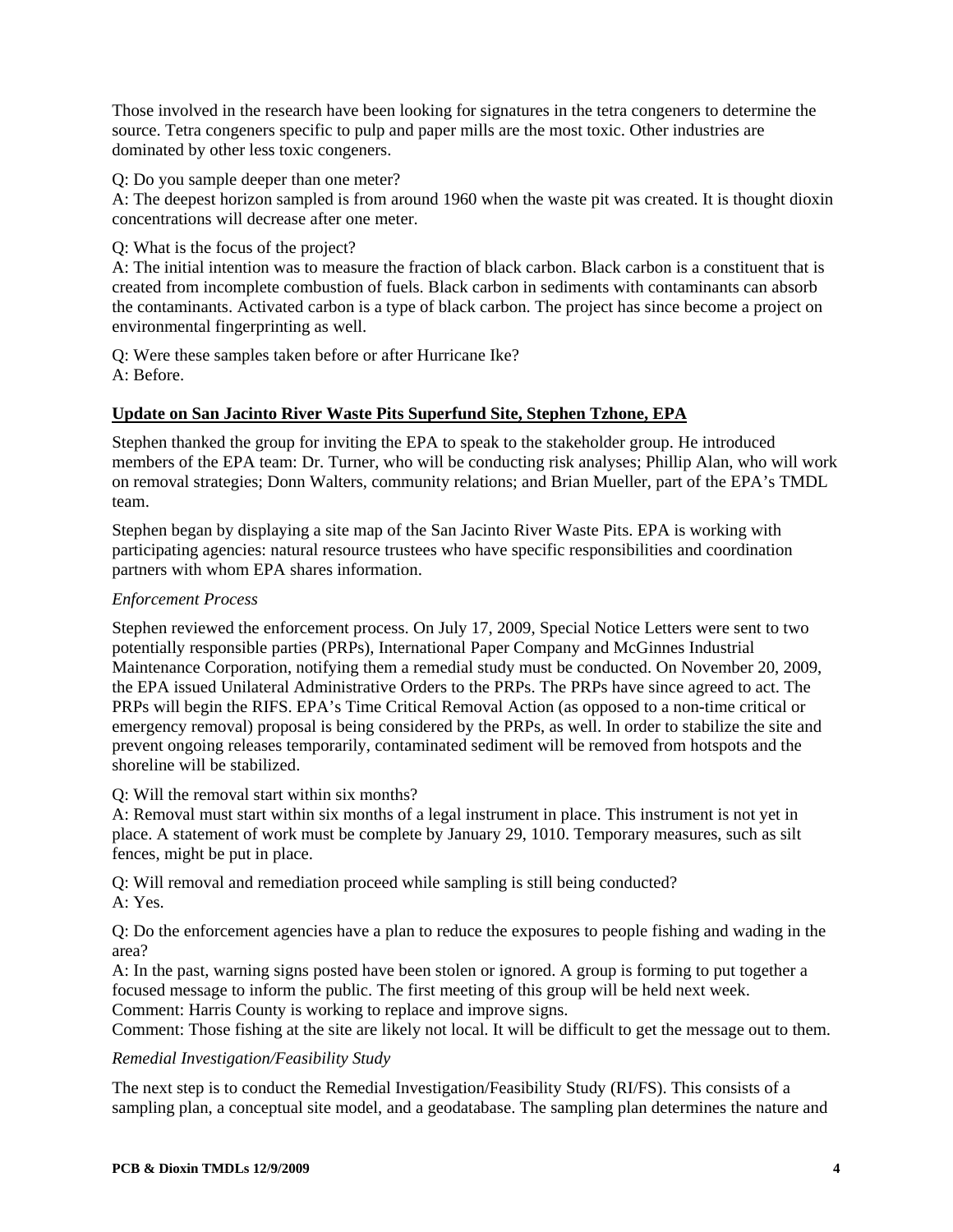extent of the contamination. The conceptual site model determines the human and ecological risk exposure pathways. The geodatabase is a central database of historic and future site-related environmental data.

## *Watershed Management and Permits*

Finally the EPA will look at watershed management and permits activity. Stephen showed a map of permits in proximity to the site. EPA, working with a permit committee, will ensure that permitted activities, such as dredging, do not impact remediation or sampling activities and subsequently expose the public to high levels of contaminants. A public notice has been issued that provides guidance to permittees and permit applicants.

Q: Is it possible that levels could be found to be so high that permitted activities would not be allowed to proceed?

A: Yes. It is also possible that contaminated materials may need to be disposed of in an upland, confined disposal area or a hazardous materials landfill.

Q: What activities are being looked at besides dredging?

A: All applicants have to go through a review process if they are getting a permit and all activities will be considered as to their impact.

Q: Will the site be affected by I-10 roadwork?

A: Right now, no. The EPA will be coordinating with the Texas Department of Transportation (TxDOT) if work is done in the future. Recently completed work only involves protecting the bridge from barge collision. Surface and sediment samples were collected as part of the process and are available through the EPA database.

Q: Is the Army Corps of Engineers (Corps) doing any dredging there?

A: The Corps is not dredging at this time, but it is a federally maintained channel on a maintenance schedule.

Q: Will natural resource plans be developed?

A: We are not at that part of the process. We are waiting until the TMDL is complete.

*Next Steps* 

Next steps include proceeding with the RI/FS to define the nature and extent of site contamination, identify ecological and human health exposure risks, and evaluate long-term cleanup options. EPA will also finalize the legal instrument for removal and implementing the activities. The RI/FS work plan will be completed in spring 2010.

Q: Will the cost of the biological resources impacted be determined? And will it be recovered from the PRPs?

A: That is up to the natural resource trustees.

Q: TMDL modeling indicates all dioxin must be removed. What would you do if your cleanup goal is different?

A: The Superfund program can only address health risk and nothing beyond that. The TMDL will probably require actions outside of the scope of the site in addition to actions involving the site. Comment: Resolving the differences between the TMDL goals and the Superfund goals will be breaking new ground. It is great to have TCEQ and EPA sitting at the same table discussing it.

Rachel then thanked Stephen for his presentation.

## **Other Business**

The water quality standard probably will be changing to a fish tissue standard in 2010.